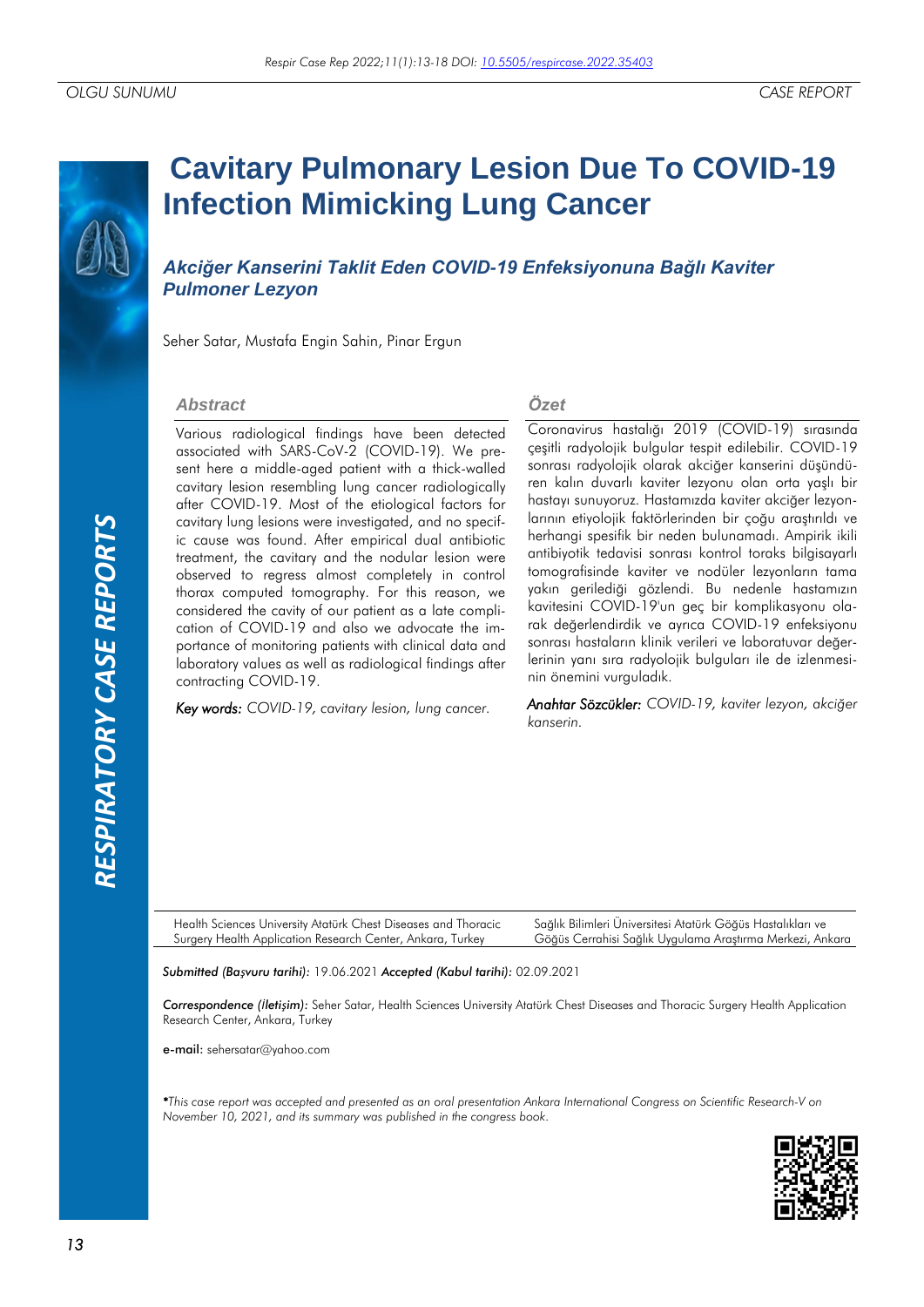A new infectious disease caused by severe acute respiratory syndrome coronavirus 2 (SARS-CoV-2) that was given the name COVID-19 emerged in late December 2019 (1). COVID-19 is associated with lower mortality, a stronger secret structure and a greater transmission capacity than severe acute respiratory syndrome (SARS) and Middle East respiratory syndrome (MERS) (2). According to the WHO weekly analysis published on August 10, 2021, the total number of COVID-19 cases worldwide surpassed 200 million just six months after reaching 100 million, and reported more than 4.2 million new cases and more than 65,000 new deaths in that week alone, representing a slight increase on the previous week (3). It is very difficult to diagnose the findings of COVID-19, which mostly progresses as a respiratory system infection on conventional postero-anterior (PA) chest radiography. As such, computed tomography (CT) imaging, especially high-resolution lung tomography (HRCT), is very important in the diagnosis of the disease. The most common radiological findings include single or multiple lesions, patchy or segmental ground-glass opacities (93.3%), and reticular streaks concentrated primarily in the peribronchovascular and subpleural areas. In addition, interlobular septal thickening, and in rare cases, pleural effusion and enlarged mediastinal lymph nodes can also be seen (4). The sensitivity of nasopharyngeal swab samples taken for the diagnosis of the disease is not as high as expected, and so the importance of thoracic CT imaging for the diagnosis and follow-up of the disease is understood.

## CASE

Although asymptomatic, after learning that his wife was COVID-19 positive, our 40-year-old male patient underwent a real-time polymerase chain reaction (rt-PCR) test considering the presence of contact. The nasopharyngeal swab was positive for severe acute respiratory syndrome coronavirus 2 (SARS-CoV-2), and so the patient was started on 5-day oral favipiravir tablet treatment in October 2020 and was recommended to follow the isolation rules at home. Since he had no complaints and no comorbid disease history, the patient did not undergo any laboratory or imaging tests, but was advised to follow up his symptoms and to apply to the health institution if necessary. One week after the completion of favipiravir treatment, he developed complaints of cough, sore throat, back pain and a very small amount of hemoptysis. After presenting to a health institution where a non-contrast thorax computed tomography was performed, the patient

was referred to our hospital for further examination and treatment. He had no fever or sputum at this time.

It was learned from the patient that he was employed in animal husbandry, smoked 22 packs/years, quit for 2 years, had no known comorbid disease and had not undergone any surgical procedure other than an appendectomy performed 17 years earlier. There was no obvious pathological physical examination finding. Laboratory tests were requested, including hemogram, biochemistry, sedimentation, C-reactive protein (CRP), D-dimer, PA chest radiography (Figure 1), acid-fast bacilli (AFB) examination, and sputum non-specific bacterial and fungal culture tests, the results of which are presented in Table 1. The acid-fast bacilli examination and the microbiological cultures of the sputum were found negative. A thoracic CT of the patient revealed a thick-walled cavitary lesion with a diameter of 3.5 cm in the right upper lobe accompanied by an area of ground-glass density and a 17 mm nodular lesion in the subpleural region of the same lobe. The thoracic CT images are presented in Figure 2. An analysis of the patient's retrospective health data from the Health Ministry database revealed no previous thoracic images.

Based on the findings, it was decided to conduct an etiological investigation of the cavitary lesion that had developed post-COVID in the hospital. Dual nonspecific intravenous antibiotic therapy (3rd generation cephalosporin and clarithromycin) and subcutaneous low molecular weight heparin treatment were applied to the patient due to the high infection markers and D-dimer levels. The patient was hospitalized, and the cause of the cavitary lesions in the lung was investigated. Collagen tissue markers were normal, sputum AFB results were negative, and no pathogen was found in non-specific and fungal cultures of sputum. The antigen test for hydatid cyst was taken from the patient and it was negative. A Positron Emission Tomography/CT (PET/CT) was performed with a pre-diagnosis of malignancy, although the patient had no previous finding compatible with malignancy and no positive result in our tests for non-cancerous infectious (bacterial, fungal, tuberculosis) causes, connective tissue and vasculitic diseases, all of which can cause cavitary lesions. The PET/CT images revealed a maximum Standard Uptake Value (SUVmax) of 11.13 in a cavitary lesion with an irregular wall structure measuring approximately 30x17 mm with ground-glass density areas on the periphery of the upper lobe of the right lung, and SUV: 3.63 in a 14x8 mm nodule in the anterior of the right upper lobe of the right lung. In addition, low–moderate in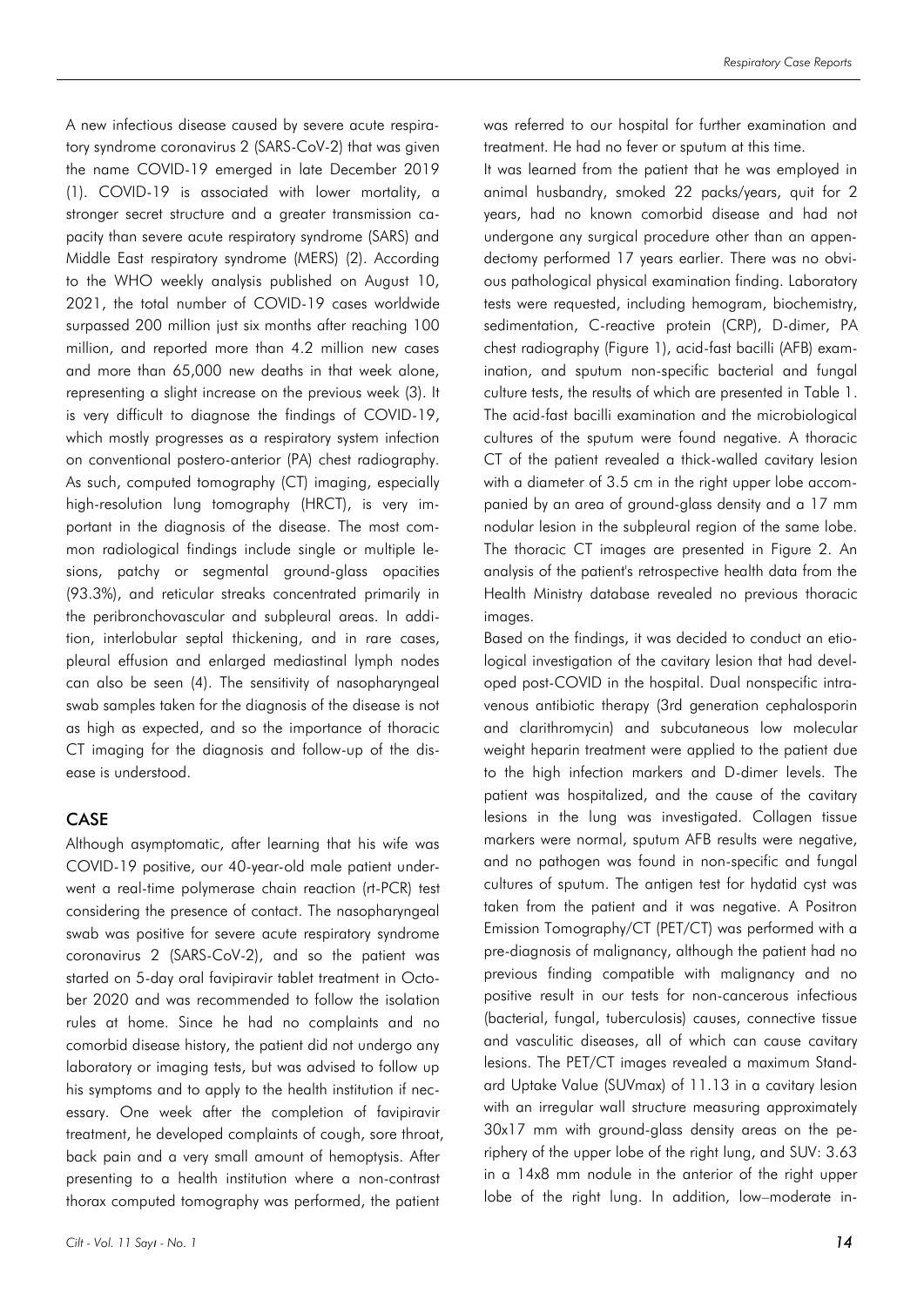creased metabolic activity involvement (SUVmax: 2.66- 4.19) was observed in the bilateral superior jugular, bilateral axillary, right lower paratracheal and bilateral hilar lymph nodes. A fiberobtic bronchoscopy (FOB) revealed no pathological findings. Bronchial lavage was taken from the right upper lobe anterior that pathology identified as an inflammatory process. Tissue sampling through endobronchial ultrasound (EBUS) was planned for the lymph nodes specified on PET/CT, but no transbronchial needle aspiration (TBNA) was performed upon the detection of uncertain isoechoic reactive lymph nodes in the left interlobar and subcarinal areas in EBUS. Since the clinical findings of the patient improved with empirical antibiotic treatment and no pathological findings were found in all examinations, it was decided that the patient's outpatient antibiotic treatment was extended and discharged. Thoracic CT performed within the first month of discharge (Figure 3) revealed that the cavitary lesion in the right upper lobe had disappeared, minimal infiltrative densities were persisting, and the size of the nodular lesion in the right upper lobe anterior segment had decreased.

### **DISCUSSION**

Although real-time polymerase chain reaction tests have been approved by the Centers for Disease Control (CDC) and WHO as the optimum diagnostic approach, with moderate sensitivity and high specificity for the confirmation of COVID-19, a large number of false-negative results have been recorded (5). The contribution of thoracic CT examination to diagnosis thus cannot be denied (6,7), nor the important role it can play in the management of COVID-19 pneumonia (8). The present study supports the need for thoracic CT in suspicious cases in the follow-up of a COVID-19 diagnosis.

The information garnered from radiological findings of COVID-19 is getting clearer every day as the clinical experience of healthcare professionals increases. The prevalence of CT abnormalities in cases of COVID-19 varies depending on the stage and severity of the disease. An earlier study found that CT findings vary according to age groups and disease severity. Ground-glass opacities were found to be more common in young adults, consolidations and multilobar involvement were found to be more common in older adults, and consolidations, effusions, atelectasis, "white out" lungs and ARDS are more common in patients with severe or critically severe pneumonia (9).



*Figure 1: Postero-anterior chest radiography at the time of initial hospital admission showing the cavitary lesion*



**Figure 2:** First lung CT, taken 1 month after the completion of COVID-*19 treatment. A cavitary mass lesion of 3.5 cm diameter, cavitation in the center, and consolidation – ground-glass areas – on the periphery observed in the right lung upper lobe anterior. In addition, a separate nodular lesion of 17 mm diameter with irregular-spiculated contours can be seen in the subpleural area in the anterior of the upper lobe*



*Figure 3: Thoracic CT images taken 1 month after discharge*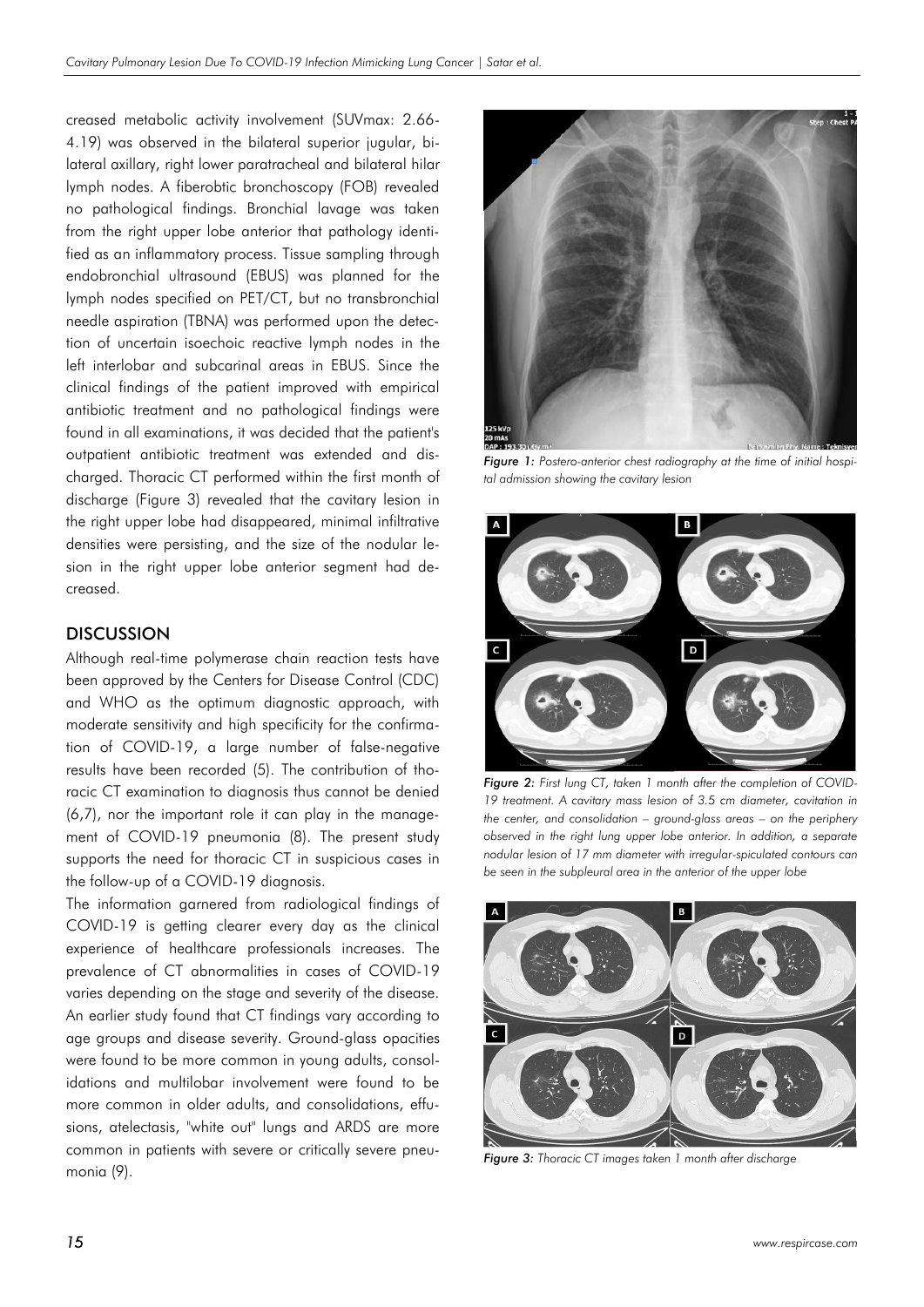|                          |                                       | Result | Normal Range               |
|--------------------------|---------------------------------------|--------|----------------------------|
| Hemogram                 | White blood cells                     | 5900   | $(4.6 - 10.2)x103 / \mu L$ |
|                          | Lymphocyte                            | 2350   | $(0.6 - 3.4)x103 / \mu L$  |
|                          | Neutrophil                            | 3030   | $(2-6.9)$ x103 /µL         |
|                          | Eosinophil                            | 120    | $(0-0.7)x103 / \mu L$      |
|                          | Hemoglobin                            | 14.0   | $(14.1 - 18.1)$ g/dL       |
|                          | Platelet                              | 435    | $(142-424)x103 / \mu L$    |
| Biochemistry             | Glucose                               | 94     | 70-106 mg/dL               |
|                          | <b>Blood Urea Nitrogen</b><br>(BUN)   | 18     | 8-20 mg/dL                 |
|                          | Creatinine                            | 0.95   | 0.84-1.25 mg/dL            |
|                          | Aspartate aminotrans-<br>ferase (AST) | 27     | 10-50 IU/L                 |
|                          | Alanine amotransfer-<br>ase (ALT)     | 43     | 10-50 IU/L                 |
|                          | Troponin                              | < 2.50 | $0 - 58.5$ ng/L            |
|                          | Ferritin                              | 191.3  | 22-322 ng/ml               |
| Sedimentation            |                                       | 74     | 0-20 mm/saat               |
| C-reactive protein (CRP) |                                       | 52.87  | $0-5$ mg/L                 |
| D-dimer                  |                                       | 0.5    | $0-0.44$ mg/L              |

*Table 1: Some of our patients' initial laboratory results*

In a systematic review and meta-analysis, the radiological findings of COVID-19 were classified according to their frequency. First of all, the incidence of normal chest CT findings in symptomatic COVID-19 patients was determined to be approximately 10.6%, and 46% in asymptomatic patients. The study went on to report that the CT findings identified in over 70% of cases were, in order of prevalence, posterior predilection (90%), ground-glass opacity (81%), bilateral abnormalities (75.8%), left lower lobe involvement (73.1%), vascular thickening (72.9%) and right lower lobe involvement (72.2%). The intermediate CT findings, with a frequency of 10–70%, included, in order of prevalence, consolidation (51.5%), septal thickening and/or reticulation (49.6%), linear opacity (40.7%), air bronchogram (40.2%), crazy-paving pattern (34.9%), pleural thickening (34.7%), halo sign (34.5%), bronchiectasis (24.2%), nodules (19.8%), bronchial wall thickening (14.3%) and reverse halo sign (11.1%). Chest CT findings with low incidence (<10%) in RT-PCR test-proven COVID-19 cases included, in order, pleural effusion (5.2%), lymphadenopathy (5.1%), tree-in-bud sign (4.1%), central lesion distribution (3.6%), pericardial effusion (2.7%) and cavitating lung lesions (0.7%) (10,11). As

indicated in this meta-analysis, lung cavity lesion development is a very rare finding in COVID-19, compelling us to report on our case who was identified with a cavitary lung lesion while mildly symptomatic following the treatment during active stage of the disease.

Cavitary lung lesions can generally be seen in both benign and malignant diseases, with the most common causes being tuberculosis, bacterial-fungal infections, pulmonary embolism, collagen-vascular diseases and lung malignities.

Such lung cavities can be observed especially in the presence of bacterial infections caused by staphylococcus aureus, gram negative bacteria (such as Klebsiella, proteus and pseudomonas) and anaerobic microorganisms. Large solitary abscesses with no underlying lung disease are usually seen in anaerobic infections, and are especially common in people with poor oral hygiene, and in those with alcohol and drug use disorders. Based on the preliminary diagnosis, we first examined for bacterial and fungal infections in our patient, but identified no growth in the culture of any of our sputum or bronchial lavage samples. A previous study reported cavity incidences in 10–30% of primary tuberculosis cases (12), however, the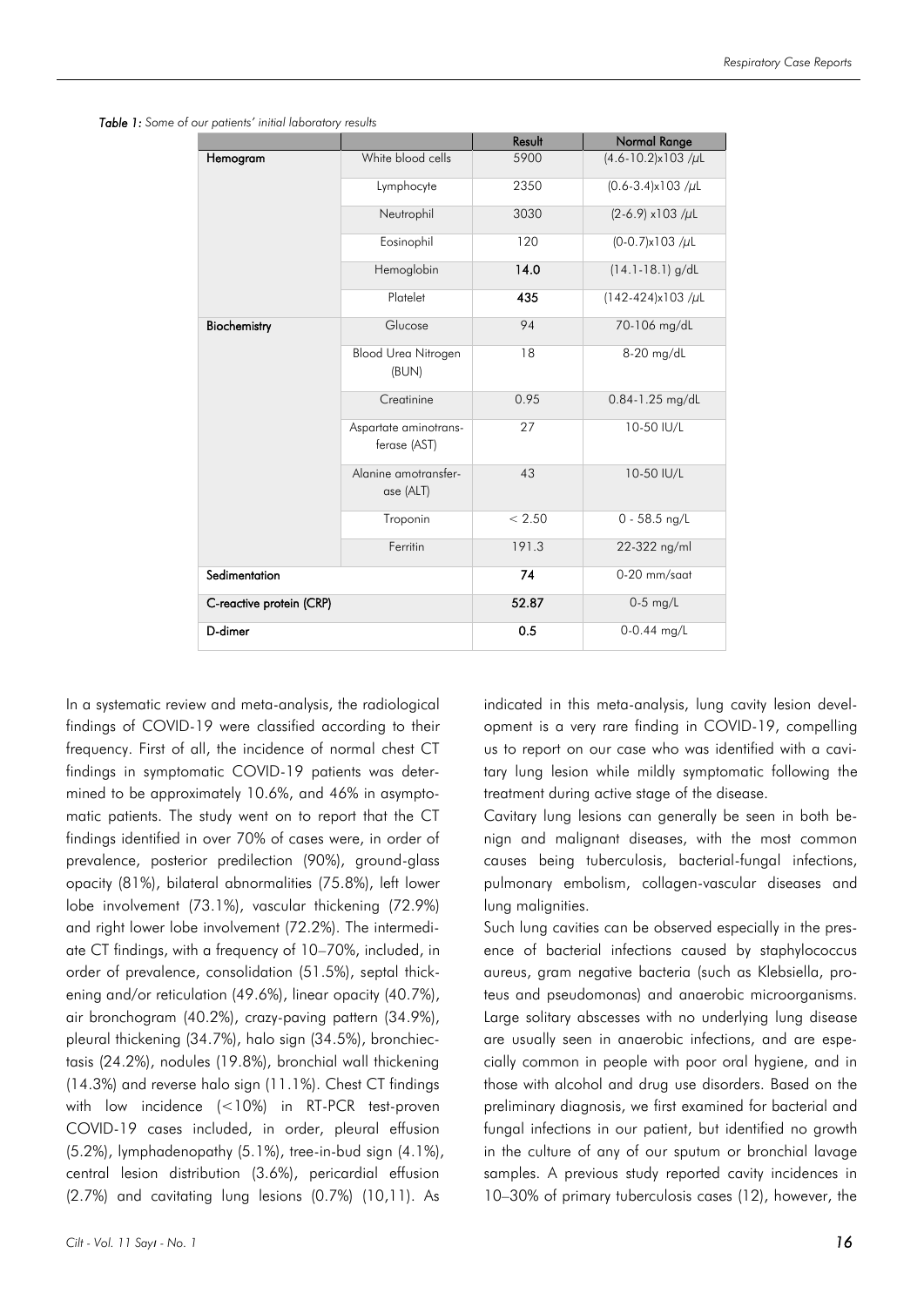bronchial lavage and sputum AFB examinations of our patient, who had been referred six times for mycobacterium tuberculosis, revealed no pathology.

Recent studies have identified several important procoagulant events, especially pulmonary embolism (PE), which can progress with a life-threatening prognosis in COVID-19 patients. It has long been known that the areas of pulmonary infarction that can develop after a pulmonary embolism, can lead to the development of cavitary lesions, with an incidence of 4–7%, with factors such as old age, heart failure and chronic lung disease reported as risk factors for cavitation development (13). Our patient was considered to be at low risk of pulmonary embolism based on his age, and due to the lack of any accompanying disease, no active smoking, no current medications, no recent travel history, no history of hospitalization or intensive care hospitalization during infection, and being mobile. Cavity development due to pulmonary embolism was thus excluded from the differential diagnosis of our patient.

Given the potential for cavities in the lung involvement of many connective tissue diseases or vasculitis, especially rheumatoid arthritis, Wegener granulomatosis and ankylosing spondylitis (14), all collagen tissue markers were requested considering the possibility of a previously undiagnosed connective tissue disease in our patient, but all were negative.

Malignancies are one of the most common causes of solitary cavitary lesions in the lung (15), and can be of various sizes, with a cavity wall wider than 24 mm being particularly suggestive of malignancy. Some 10–15% of all bronchial malignities develop cavitary lesions. Due to the thick-walled cavity identified in our patient, his exsmoker status and the presence of hemoptysis among the symptoms, lung cancer was indicated the strongest among our differential diagnoses. Consequently, examinations were made for confirmation, but no data supporting lung cancer was identified in the patient in PET/CT, FOB or EBUS findings.

As mentioned previously, cavitary lesions in the lung in COVID-19 are rare, and in the earliest publications COVID-19 was excluded based on the presence of cavitary lesions (16). As knowledge and experience of COVID-19 increased, knowledge is renewed, and there have been recent publications on cases of COVID-19 with cavitary lesions. Pasero et al. (17) first reported on a case diagnosed with COVID-19 that developed pulmonary mucormycosis with extensive cavitary lesions. Another article described a case of COVID-19 pneumonia in a

young, healthy male patient complicated by cavitary lesions and pneumothorax (18). In the present study, we concluded that our patient's cavity was a complication of COVID-19 after all other known cavitary lesion diagnoses were excluded.

The mechanism behind lung cavity development associated with COVID-19 is still unclear. Ackerman et al. (19) detected microvascular pulmonary endothelialitis in a COVID-19 autopsy series, and it is a long well-known fact that small vessel vasculitis causes cavity (20). The microangiopathies known to occur in COVID-19 infection can therefore be considered a plausible mechanism for cavitary lesion development in the lung. Furthermore, as another potential reason for cavities in COVID-19, mechanical ventilation has been linked to the development of cystic lesions and pneumothorax, with degradation of alveolar walls after ischemic parenchymal damage and consolidation resulting in pneumatocele formation (16,21). In another study, it was reported that cavitary lung lesions in patients with COVID-19 may be associated with mechanical ventilator-induced lung injury, barotrauma (pneumothorax, pneumomediastinum) being reported in up to 15% of especially young patients who received invasive mechanical ventilation support with a diagnosis of COVID-19 (22). Ventilator-induced lung injury was not considered in our patient due to the absence of any intensive care hospitalization or invasive mechanical ventilation support. We evaluated our patient as a rare case of lung cavity due to COVID-19 with a ground glass area around the thick-walled cavitary lesion, spontaneous absorption without steroid administration, and long and strong antibiotic treatment.

# **CONCLUSION**

In the follow-up of patients diagnosed with COVID-19, it should be kept in mind that cavitary lesions may develop due to COVID-19 infection after all differential diagnoses are excluded in the presence of cavitary lesions. Thinsection HRCT should thus not be avoided during followup when necessary, as it provides detailed imaging for the follow-up of complications that may occur after the active period of the disease.

# CONFLICTS OF INTEREST

None declared.

# AUTHOR CONTRIBUTIONS

Concept - S.S., M.E.S., P.E.; Planning and Design - S.S., M.E.S., P.E.; Supervision - S.S., M.E.S., P.E.; Funding -